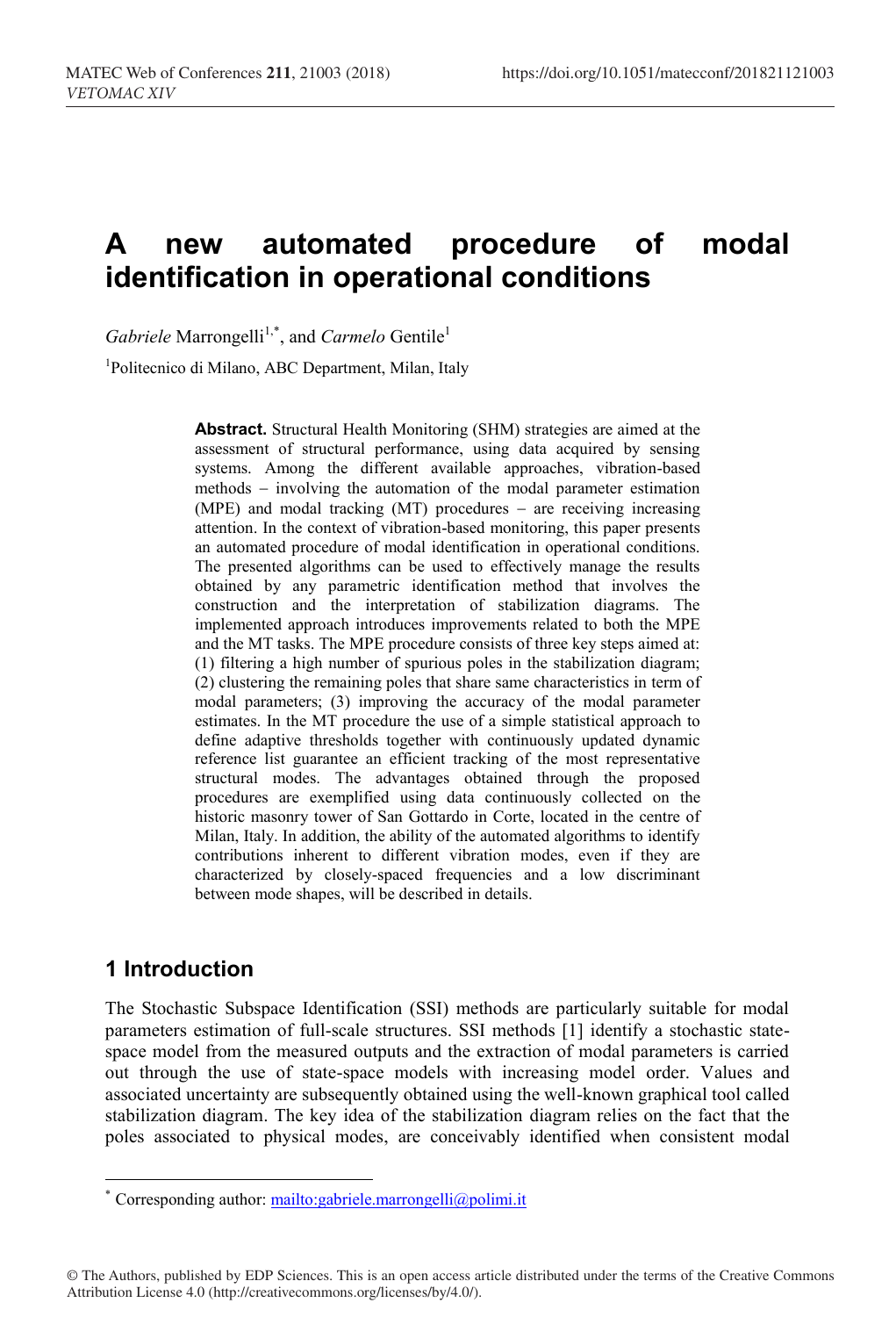properties are obtained for models of different order, as well as for different time-lag [2]. On the other hand, overestimating the model using a high order implies the appearance of spurious modes associated to the noise content of the signals. These modes do not have physical meaning and should be detected and removed from the diagram making it cleaner for easy detection of the structural dynamic properties. Within the context of automated modal identification, it is necessary to distinguish between two different processes: (i) modal parameter estimation (MPE) and (ii) modal tracking (MT). The former consists of the automated estimation of the modal parameters from a single data-set (collected in a single test or during a permanent monitoring), whereas the latter compares the results coming from the repeated application of MPE to continuously collected data-sets with the objective of tracking the evolution in time of the modal parameters.

## **2 Automated modal parameters estimation**

As previously stated, the main objective of an automated MPE procedure is to perform a robust identification of the modal parameters with a low uncertainty value using only the structural response in operation conditions. The MPE procedure herein presented is based on previous contributions available in the literatures [3-5] and consists of the sequential application of three steps: (i) removing a high number of spurious modes; (ii) automatically estimating the modal parameters through a clustering procedure, (iii) improving the accuracy of the modal parameter estimates.

### **2.1 Pre-filtering**

The first step, or pre-filtering is aimed at detecting and removing the spurious poles from the stabilization diagram. This task is performed through three single mode criteria based on pre-selected threshold values for damping and mode shape complexity, with the complexity being defined through the Modal Phase Collinearity (MPC) and Mean Phase Deviation (MPD). In fact, in normal operating conditions the behaviour of a structure is strictly stable and the structure is lightly damped: for this reason highly damped modes and high complexity modes that exceed such thresholds are considered not realistic or associated to the noise content of the signal then removed from the diagram [4].

#### **2.2 Clustering**

The subsequent step consists of a clustering procedure with the objective of grouping all poles that sharing the same characteristics in terms of modal parameters. In fact, once most of the spurious poles have been removed through the pre-filtering check, the most popular way to group stable poles into clusters is to measure the distance of different poles in term of natural frequency and mode shape (using MAC index), using the metric initially proposed by Magalhaes et al. [3] and recently modified by Cabboi et al. [5], so that a reference pole is introduced to select poles that represent the same mode. The distance between the reference pole and "candidate pole" is calculated using the following metric:

$$
d_{i,ref-j}^{C} = \frac{\left|f_{i,ref} - f_{i,j}\right|}{f_{i,ref}} + 1 - \frac{\left|\phi_{i,ref}^{H} * \phi_{i,j}\right|^{2}}{\left(\phi_{i,ref}^{H} * \phi_{i,ref}\right)\left(\phi_{i,j}^{H} * \phi_{i,j}\right)}
$$
(1)

where *fi,ref* and *ϕi,ref* represents the mean frequency and mean mode shape of the reference pole, whereas  $f_{i,j}$  and  $\phi_{i,j}$  are the modal parameters corresponding to  $j$ -th current pole at  $i$ -th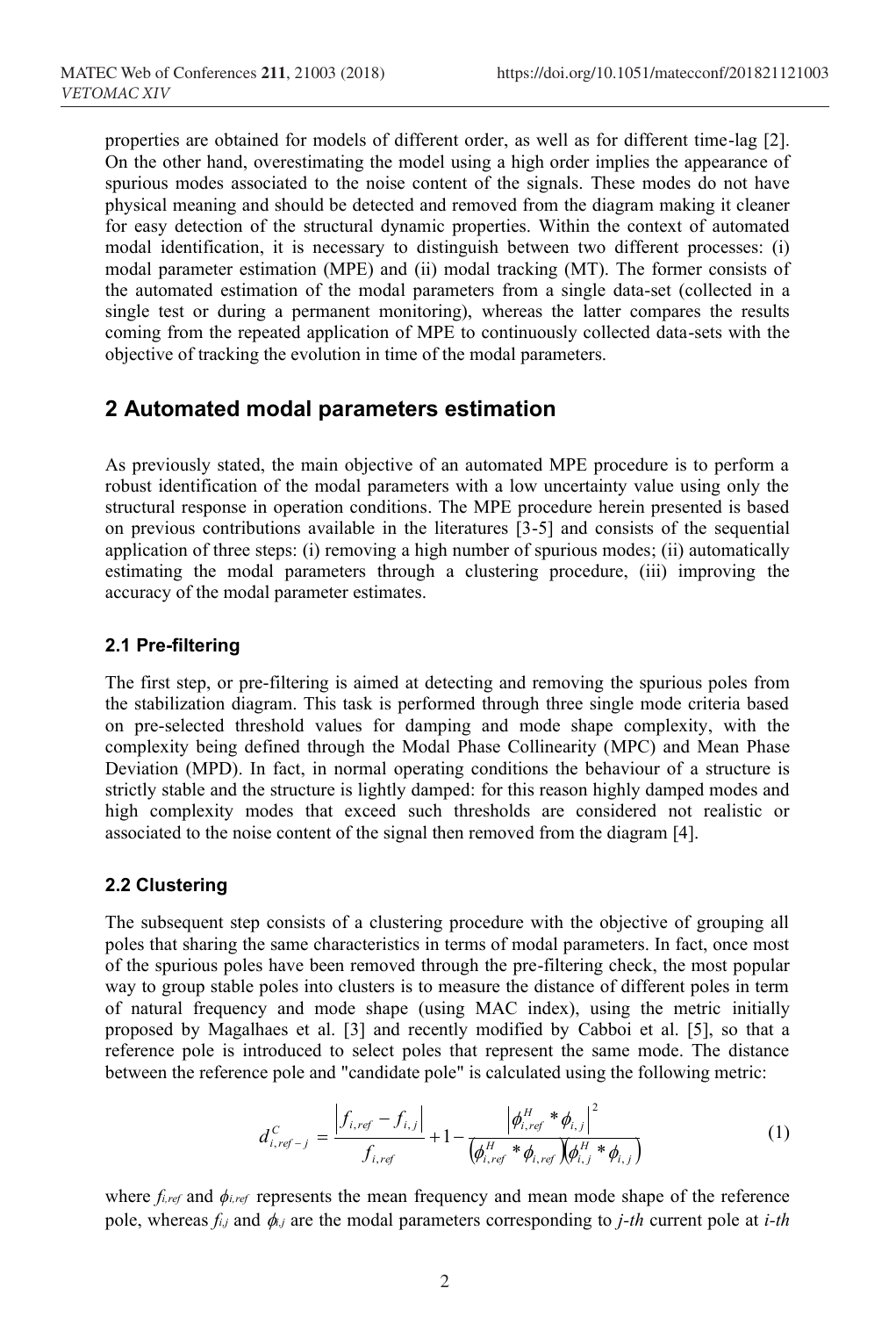model order. A distance threshold was used to group estimates with similar characteristics avoiding incorrect association, it was fix equal to 0.03. When all poles have been grouped into the clusters, the clusters with a number of elements less the one third of the largest cluster are associated to noise modes and are removed from the stabilization diagram.

#### **2.3 Post-processing to improve accuracy**

The last phase of the MPE procedure is aimed at improving the accuracy of the mode estimates by applying simple statistical rules. It basically consists of three steps: 1) repeating the clustering procedure using the references obtained by the clustering process in order to improve the estimates accuracy by possibly recovering estimates lost at the beginning of the agglomerative process, 2) recognizing any possible replications of the physical modes in the stabilization diagram, 3) removing the outliers by applying a simple statistical tool based on the box-plot rule.



**Fig. 1.** Stabilization diagrams: (a) after the check on damping ratios; (b) after the check on modal complexity; (c) after clustering; (d) after the post-processing to improve accuracy (final results).

The final outputs of the proposed procedure are the mean values of the modal estimates (mean natural frequency, mean mode shape and median modal damping ratio) belonging to each cluster. The performance of the MPE procedure is exemplified in Fig. 1, by using one dataset collected in the continuous dynamic monitoring of the San Gottardo bell-tower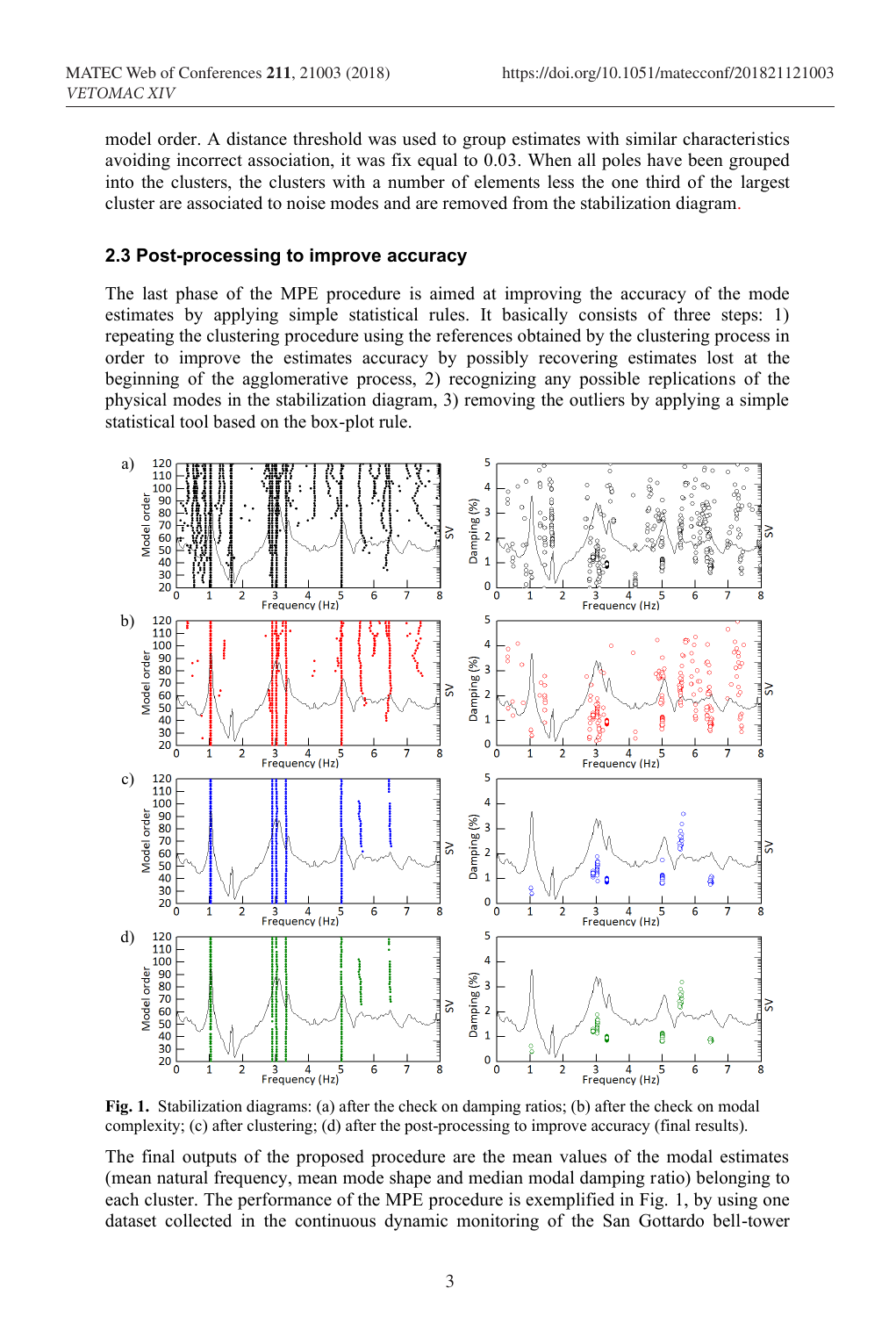(Milan, Italy). In Fig. 1a, the SSI outputs obtained for increasing model's order are plotted. The estimates obtained after the removal of most spurious poles are shown in Fig. 1b the resulted stable alignments that stand out after the application of the clustering procedure are shown in Fig. 1c. Finally, Fig. 1d reports the stabilization diagram after the application of the post-processing aimed at improving the accuracy of the results.

# **3 Modal tracking**

After the automated MPE, the MT allows to track the evolution in time of natural frequencies and other modal parameters and it is based on the choice of a baseline list of the parameters to be tracked. Although MT represents the very initial step of any OMA-based strategy of SHM, a few strategies have been developed in the literature to accurately manage the MT phase. A common approach adopted to link the currently identified modes to the baseline ones consists of checking the similarity in terms of natural frequencies and mode shapes (through the MAC index). As shown in [3], this approach might fail when the modal parameters exhibit high fluctuation that depends on the variation of environmental and operational conditions: this issue is easily solved by manually adjusting some thresholds but requires an action from the user. A good solution to this issue was proposed in [5] and is based on the automatic definition of adaptive rejection distances, or "distance thresholds", between the current modes and the baseline ones. Nevertheless, even the use of adaptive thresholds might lead to drawbacks when dealing with very simple monitoring systems, because the availability of a limited number of sensors does not always guarantee a good discrimination between different mode shapes. In order to make more robust the procedure introduced in [5], the MT procedure herein presented involves the use of: (a) a static list of reference modes, associated with adaptive rejection thresholds and (b) a dynamic list of reference modes, associated to fixed thresholds. It should be noticed that the automated MT procedure is fully active after an initial training period, in which a minimum number of structural modes are stored to define the initial adaptive thresholds. During this initial period, two *a-priori* threshold values are assumed to link the current estimates to the baseline. Once the training period has expired, a simple statistical approach is applied to define the adaptive thresholds for each reference mode as shown in the follow equation:

$$
d_{i-reg,j}^f = \sqrt{std(d_{i-reg,j}^f)}
$$
 
$$
d_{i-reg,j}^{MAC} = \sqrt{std(d_{i-reg,j}^{MAC})}
$$
 (2)

where  $std(d^{i}_{i,ref,j})$  and  $std(d^{MAC}_{i,ref,j})$  are the standard deviation of the distance – computed in terms of natural frequency and MAC, respectively – between the *j-th* estimates  $(j=1... n_{max})$ related to *i-th* reference mode. For present work, the maximum number of values used to define the threshold (*nmax*) was equal to 480 because the tracking-window was set at 5 days. It is worth noting that the tracking regions defined by the adaptive thresholds (2) could overlap for closely-spaced modes with relatively similar modal components so that inaccurate associations might arise. To avoid this possibility, the association of the current estimates is positively completed when a further check is satisfied: the candidate mode is compared with the last linked mode, available from the previous tracking, using preselected thresholds. Those thresholds have been set equal to 0.05 for frequency variation and 0.90 for MAC index, respectively.

Following this strategy, the proposed MT procedure complies with three important aspects: 1) accounting for the changes of modal parameters induced by environmental and operational conditions, 2) producing an accurate evolution of the structural modes, even in case of closely space modes with similar mode shapes, and 3) conceivably reducing the number of outliers during the tracking process.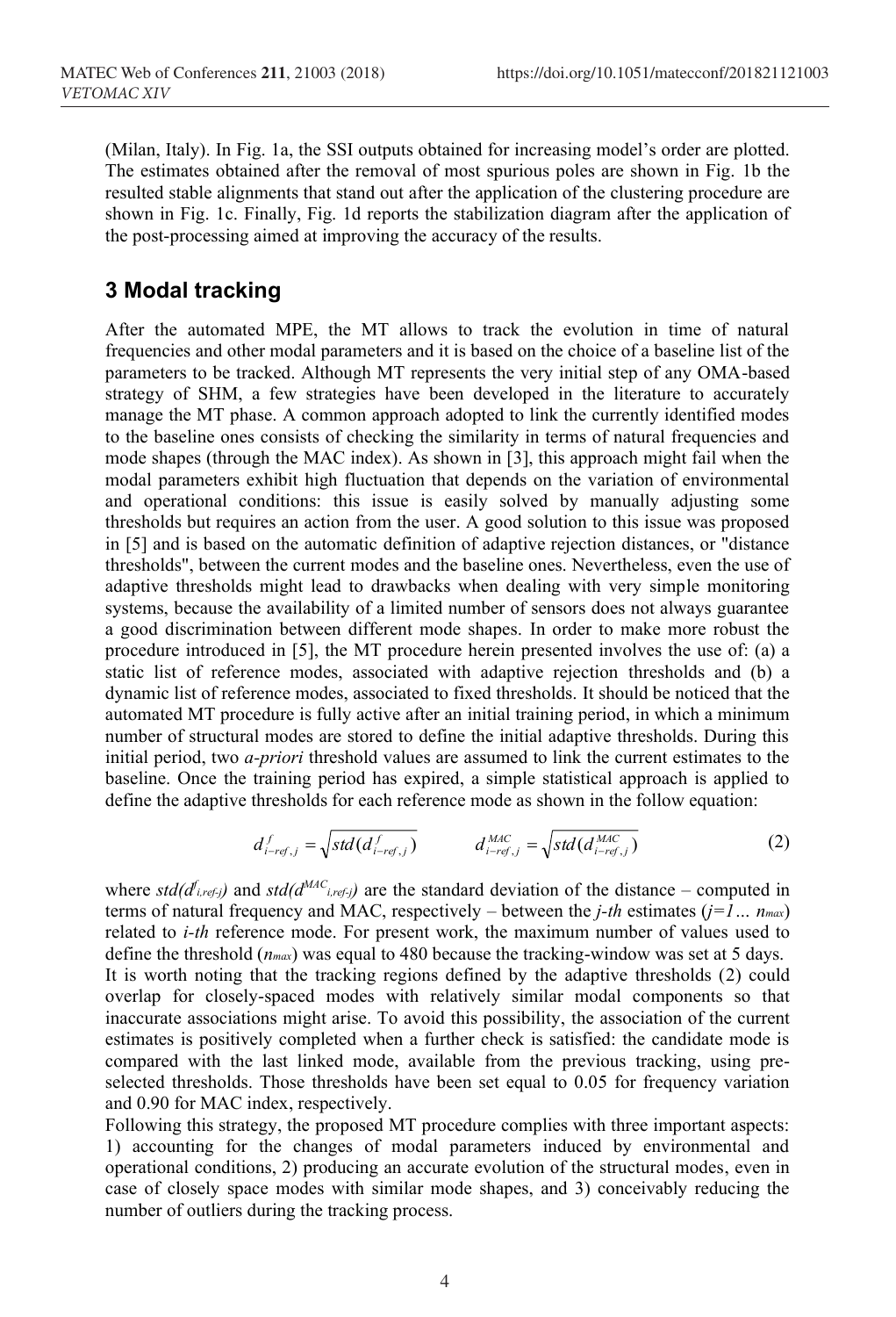## **4 Modal identification of the San Gottardo bell-tower**

The proposed methodology is currently used to automatically manage the continuous dynamic monitoring of the bell-tower of the church of *San Gottardo in Corte* in Milan, Italy. The bell-tower, completed in 1336, is about 54.0 m high and consists of a stone masonry square basement of 12.0 m, an octagonal portion in solid brick masonry until the height of 41.0 m and a high cusp. Following the current trend [6, 7] adopted in SHM of historic towers, a simple dynamic monitoring system (consisting of 2 bi-axial seismometers, 24-bit digitizer and UMTS modem for data transfer) was installed in the bell chamber of the tower at the beginning of November 2016.

Fig. 1 shows the performance of the MPE procedure applied to a 1-hour dataset recorded on 21/03/2017. The figure exemplifies the typical cleaning action exerted by the consecutive steps of the MPE procedure on the stabilization diagram (as well as on the frequency vs damping representation). The plots in Fig. 1d contain the final results, i.e. the alignments of stable poles corresponding to the identified vibration modes. It should be noted that: i) within the investigated frequency range (0-8 Hz), 8 vibration modes were successfully identified, with 6 of these modes (alignments of stable poles) corresponding to amplification regions of the first SV line; (b) the last two modes, although weakly excited, are clearly identified when the model order increases; (c) as it is common for historic towers (see e.g. [6,7]), the natural frequencies of the two lower modes are closely spaced. Fig. 2 shows the evolution in time of the natural frequencies of all modes previously identified (Fig. 1). Furthermore, frequency fluctuations are clearly detected and conceivably associated with the changing environmental conditions (i.e., temperature and humidity).



**Fig. 2.** San Gottardo bell-tower: time evolution (September 2017) of the natural frequencies.



**Fig. 3.** San Gottardo bell-tower: environmental effects on the identified natural frequencies.